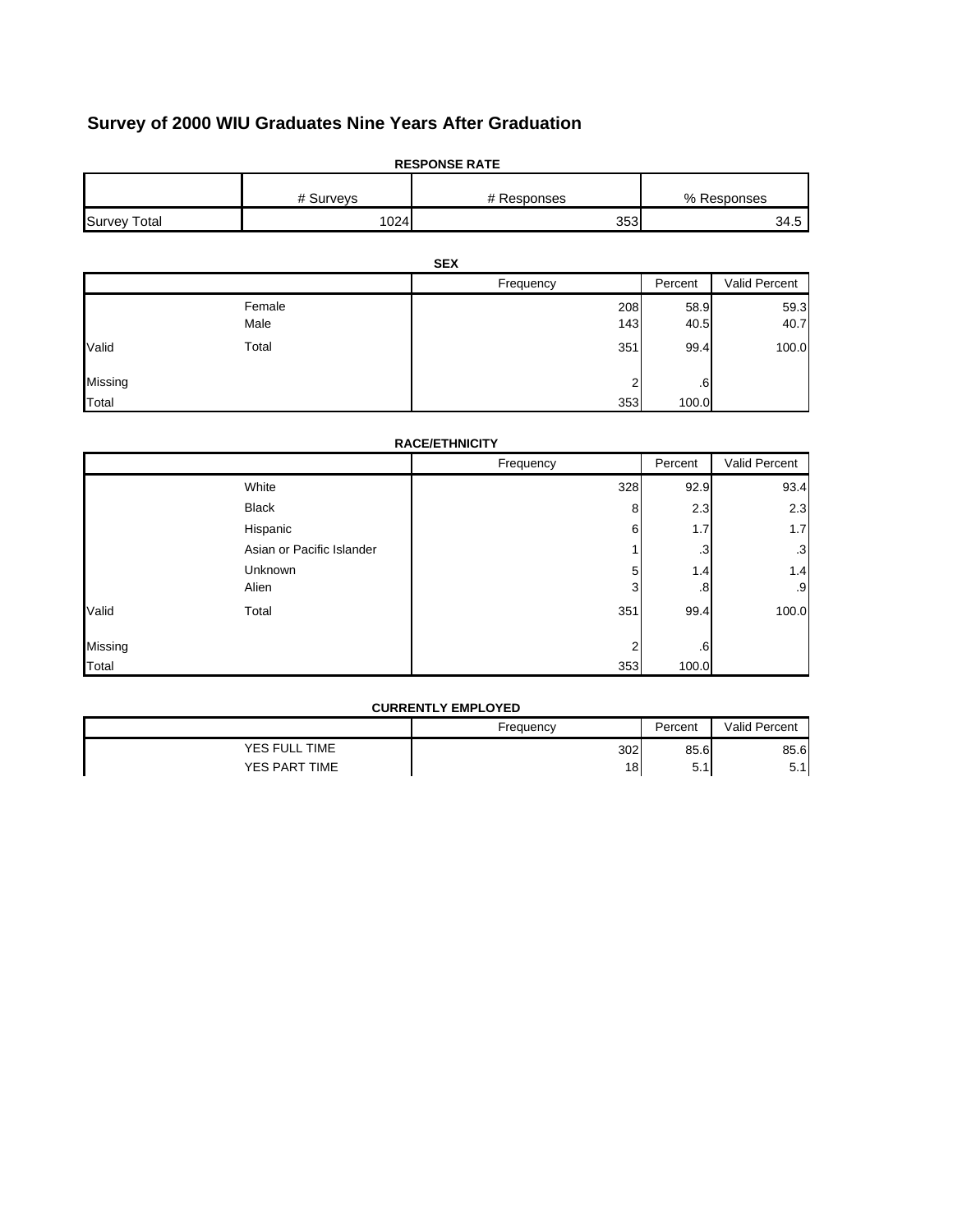|       | NO SEEKING EMPLOY     | 12  | 3.4   | 3.4I  |
|-------|-----------------------|-----|-------|-------|
|       | NO NOT SEEKING EMPLOY | 21  | 5.9   | 5.9   |
| Valid | Total                 | 353 | 100.0 | 100.0 |

## **EMPLOYMENT ZIP AREA**

|         |                                                  | Frequency | Percent      | Valid Percent |
|---------|--------------------------------------------------|-----------|--------------|---------------|
|         | NORTHEAST REGION                                 |           | .3           | $\cdot$ 3     |
|         | <b>EASTERN REGION</b>                            |           | 2.0          | 2.3           |
|         | SOUTHERN REGION                                  | 20        | 5.7          | 6.5           |
|         | (EXCLUDES IL)                                    | 47        | 13.3         | 15.3          |
|         | <b>WESTERN REGION</b>                            | 13        | 3.7          | 4.2           |
|         | <b>CHICAGO</b>                                   | 22        | 6.2          | 7.1           |
|         | (EXCLUDES CHICAGO)                               | 58        | 16.4         | 18.8          |
|         | <b>WESTERN ILLINOIS</b><br><b>OTHER ILLINOIS</b> | 62<br>78  | 17.6<br>22.1 | 20.1<br>25.3  |
| Valid   | Total                                            | 308       | 87.3         | 100.0         |
| Missing |                                                  | 45        | 12.7         |               |
| Total   |                                                  | 353       | 100.0        |               |

#### **CLASSIFY EMPLOYER**

|         |                       | Frequency | Percent | Valid Percent |
|---------|-----------------------|-----------|---------|---------------|
|         | SELF-EMPLOYED         | 17        | 4.8     | 5.4           |
|         | IND/BUSINESS          | 88        | 24.9    | 27.8          |
|         | <b>PROF FIRM</b>      | 10        | 2.8     | 3.2           |
|         | COLLEGE               | 22        | 6.2     | 6.9           |
|         | EL ED                 | 70        | 19.8    | 22.1          |
|         | <b>HEALTH-RELATED</b> | 16        | 4.5     | 5.0           |
|         | <b>GOVERNMENT</b>     | 75        | 21.2    | 23.7          |
|         | <b>ARMED SERVICES</b> | 5         | 1.4     | 1.6           |
|         | NON-PROFIT            | 12        | 3.4     | 3.8           |
|         | <b>OTHER</b>          | 2         | 6.6     | .6            |
| Valid   | Total                 | 317       | 89.8    | 100.0         |
| Missing |                       | 36        | 10.2    |               |
| Total   |                       | 353       | 100.0   |               |

## **SATISFIED WITH JOB**

| 50    |                          |           |         |                 |
|-------|--------------------------|-----------|---------|-----------------|
|       |                          | Frequency | Percent | Valid Percent   |
|       | <b>VERY SATISFIED</b>    | 138       | 39.1    | 43.3            |
|       | <b>SATISFIED</b>         | 130       | 36.8    | 40.8            |
|       | SOMEWHAT SATISFIED       | 42        | 11.9    | 13.2            |
|       | SOMEWHAT DISSATISFIED    |           | 2.0     | 2.2             |
|       | <b>DISSATISFIED</b>      |           | .3      | .3 <sup>1</sup> |
|       | <b>VERY DISSATISFIED</b> |           | .3      | $\cdot$ 3       |
| Valid | Total                    | 319       | 90.4    | 100.0           |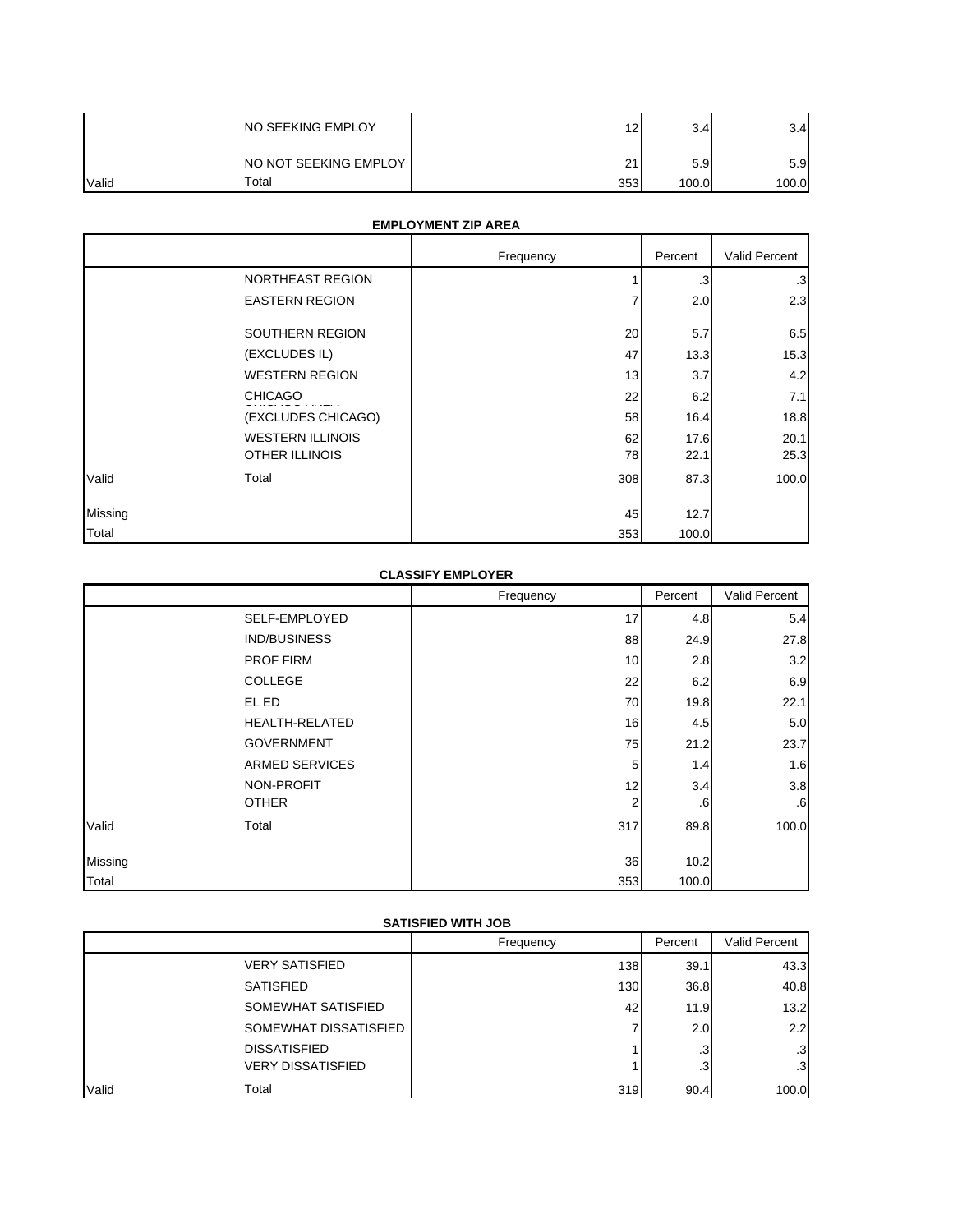| Missing | 34  | 9.6   |  |
|---------|-----|-------|--|
| Total   | 353 | 100.0 |  |

#### **JOB RELATED TO DEGREE**

|                |                        | Frequency | Percent | Valid Percent |
|----------------|------------------------|-----------|---------|---------------|
|                | <b>CLOSELY RELATED</b> | 155       | 43.9    | 48.6          |
|                | RELATED                | 102       | 28.9    | 32.0          |
|                | UNRELATED              | 62        | 17.6    | 19.4          |
| Valid          | Total                  | 319       | 90.4    | 100.0         |
| <b>Missing</b> |                        | 34        | 9.6     |               |
| Total          |                        | 353       | 100.0   |               |

#### **JOB UNRELATED TO DEGREE BY CHOICE**

|         |                         | Frequency | Percent     | Valid Percent |
|---------|-------------------------|-----------|-------------|---------------|
|         | <b>YES</b><br><b>NO</b> | 46<br>13  | 13.0<br>3.7 | 78.0<br>22.0  |
| Valid   | Total                   | 59        | 16.7        | 100.0         |
| Missing |                         | 294       | 83.3        |               |
| Total   |                         | 353       | 100.0       |               |

## **DIFFERENT EMPLOYERS**

|                                      | Frequency | Percent     | Valid Percent |
|--------------------------------------|-----------|-------------|---------------|
| ONE                                  | 99        | 28.0        | 31.0          |
| <b>TWO</b>                           | 95        | 26.9        | 29.8          |
| THREE TO SIX<br><b>MORE THAN SIX</b> | 115<br>10 | 32.6<br>2.8 | 36.1<br>3.1   |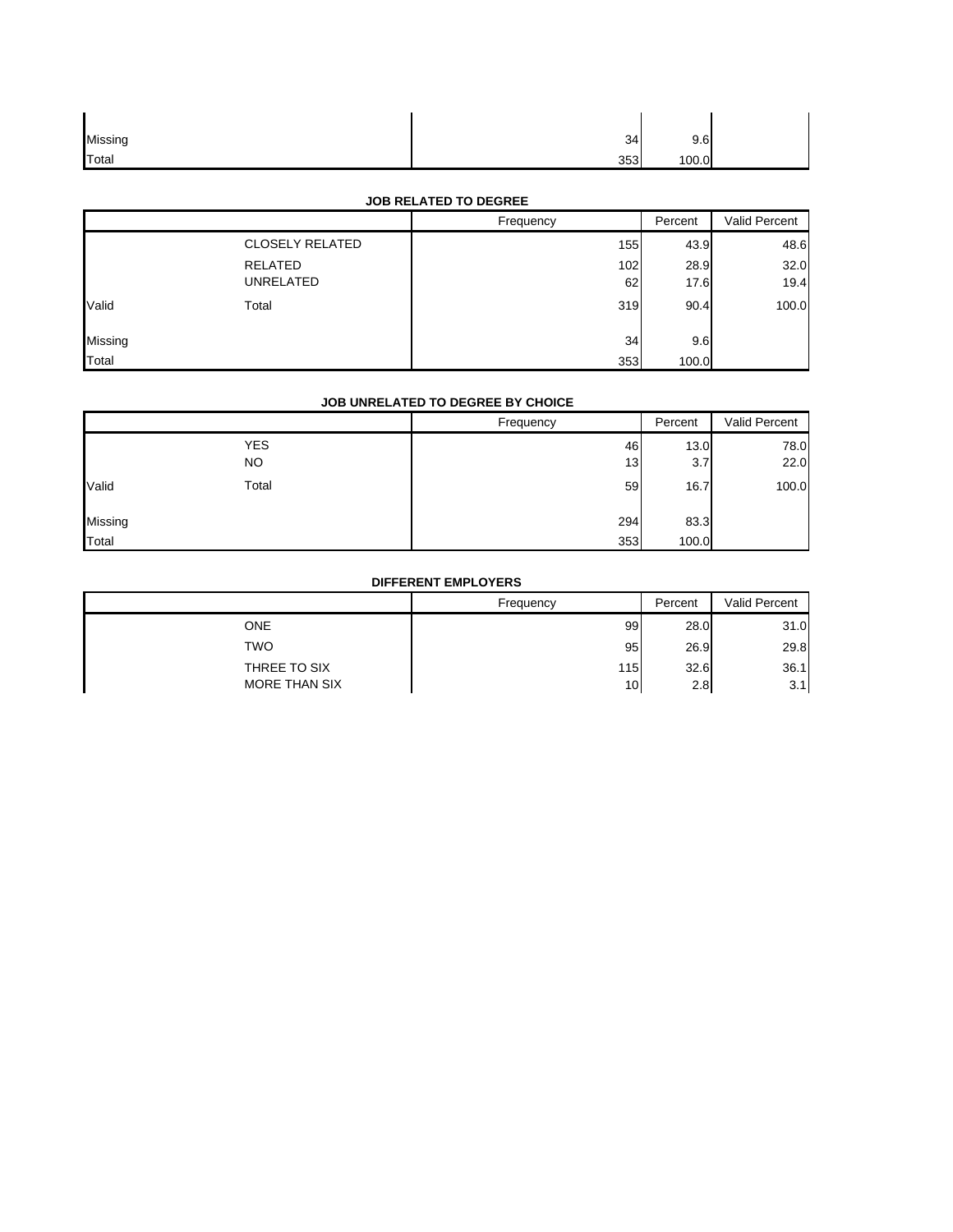| Valid         | Total | 319 | 90.4  | 100.0 |
|---------------|-------|-----|-------|-------|
| Missing       |       | 34  | 9.6   |       |
| <b>T</b> otal |       | 353 | 100.0 |       |

#### **OCCUPATION**

|                                                      | Frequency | Percent           | Valid Percent            |
|------------------------------------------------------|-----------|-------------------|--------------------------|
| MANAGEMENT                                           | 38        | 10.8              | 12.6                     |
| <b>BUSINESS OPERATIONS</b>                           | 9         | 2.5               | 3.0                      |
| <b>FINANCIAL SPECIALISTS</b>                         | 13        | 3.7               | 4.3                      |
| <b>COMPUTER SPECIALISTS</b>                          | 12        | 3.4               | 4.0                      |
| <b>TECHNICIANS</b><br>LIFE AND PHYSICAL              | 7         | 2.0               | 2.3                      |
| <b>SCIENTISTS</b>                                    | 7         | 2.0               | 2.3                      |
| <b>SOCIAL SCIENTISTS</b><br><b>HEALTH-REGISTERED</b> | 5         | 1.4               | 1.7                      |
| <b>NURSES</b>                                        | 3         | $\boldsymbol{.8}$ | 1.0                      |
| HEALTH-THERAPISTS                                    | 9         | 2.5               | 3.0                      |
| HEALTH--OTHER HEALTH<br><b>PRACTITIONERS</b>         | 8         | 2.3               | 2.7                      |
| <b>COMMUNITY &amp; SOCIAL</b><br><b>SERVICE</b>      | 18        | 5.1               | 6.0                      |
| LEGAL--ATTORNEYS--<br><b>JUDGES</b>                  | 4         | 1.1               | 1.3                      |
| EDUCATION--EARLY<br>CHILDHOOD TEACHERS               | 5         | 1.4               | 1.7                      |
| EDUCATION--ELEMENTARY                                | 23        | 6.5               | 7.6                      |
| <b>SCHOOL</b>                                        | 9         | 2.5               | 3.0                      |
| EDUCATION--SECONDARY<br><b>SCHOOL TEACHERS</b>       | 8         | 2.3               | 2.7                      |
| EDUCATION--SPECIAL<br><b>EDUCATION TEACHERS</b>      | 13        | 3.7               | 4.3                      |
| EDUCATION--OTHER                                     | 13        | 3.7               | 4.3                      |
| <b>LIBRARY OCCUPATIONS</b>                           | 3         | .8                | 1.0                      |
| ARTS & DESIGN WORKERS                                | 3         | .8                | 1.0                      |
| <b>PERFORMERS</b>                                    | 1         | $\cdot$ 3         | $\cdot$ 3                |
| <b>MEDIA &amp; COMM WORKERS</b>                      | 6         | 1.7               | 2.0                      |
| <b>SALES</b><br>OFFICE &                             | 15        | 4.2               | 5.0                      |
| <b>ADMINISTRATION</b>                                | 7         | 2.0               | 2.31                     |
| PROTECTIVE SERVICES                                  | 43        | 12.2              | 14.3                     |
| <b>BUILDING &amp; GROUNDS</b><br>PERSONAL CARE &     | 2         | .6                | .7                       |
| <b>SERVICES</b>                                      | 5         | 1.4               | 1.7                      |
| FORESTRY                                             | 4         | 1.1               | $1.3$                    |
| <b>EXTRACTIVE</b>                                    | 2         | .6                | $\cdot$                  |
| <b>PRODUCTION</b>                                    | 1         | $\cdot$ 3         | $\cdot$ 3                |
| <b>MATERIAL MOVING</b>                               | 2         | .6                | $\overline{\mathcal{L}}$ |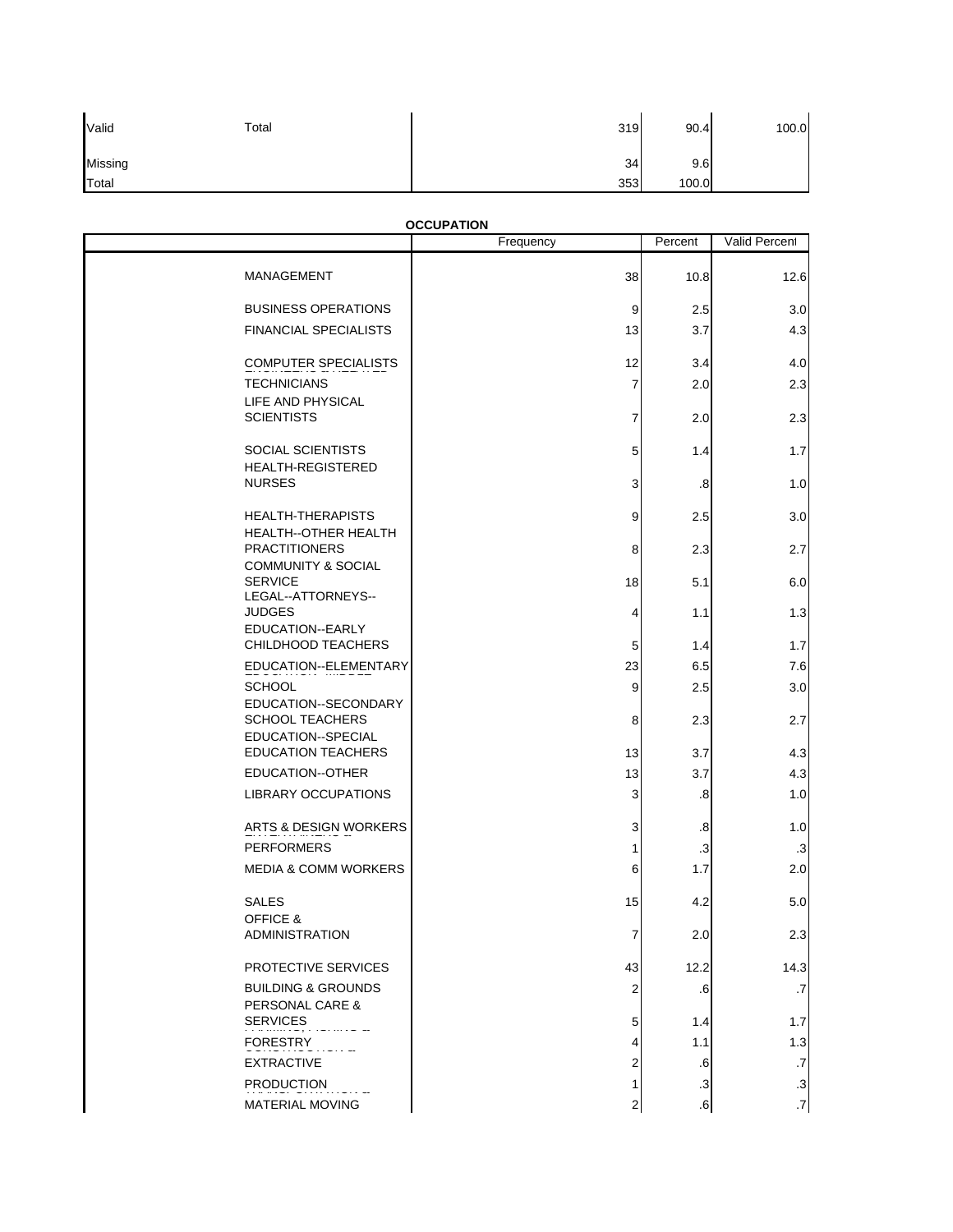|         | <b>MILITARY</b> | ຈ<br>J | .8    | 1.0   |
|---------|-----------------|--------|-------|-------|
| Valid   | Total           | 301    | 85.3  | 100.0 |
| Missing |                 | 52     | 14.7  |       |
| Total   |                 | 353    | 100.0 |       |

#### **INCOME RANGE**

|         |                   | Frequency | Percent | Valid Percent |
|---------|-------------------|-----------|---------|---------------|
|         | \$10,000 AND LESS |           | 1.1     | 1.4           |
|         | \$10,001-\$20,000 |           | 2.0     | 2.4           |
|         | \$20,001-\$30,000 | 24        | 6.8     | 8.4           |
|         | \$30,001-\$40,000 | 57        | 16.1    | 19.9          |
|         | \$40,001-\$50,000 | 49        | 13.9    | 17.1          |
|         | \$50,001-\$60,000 | 51        | 14.4    | 17.8          |
|         | \$60,001-\$70,000 | 38        | 10.8    | 13.2          |
|         | \$70,001-\$80,000 | 24        | 6.8     | 8.4           |
|         | \$80,001 OR MORE  | 33        | 9.3     | 11.5          |
| Valid   | Total             | 287       | 81.3    | 100.0         |
| Missing |                   | 66        | 18.7    |               |
| Total   |                   | 353       | 100.0   |               |

#### **EARNED ADDTIONAL DEGREES**

|         |                   | Frequency  | Percent      | Valid Percent |
|---------|-------------------|------------|--------------|---------------|
|         | <b>YES</b><br>NO. | 122<br>230 | 34.6<br>65.2 | 34.7<br>65.3  |
| Valid   | Total             | 352        | 99.7         | 100.0         |
| Missing |                   |            | .3           |               |
| Total   |                   | 353        | 100.0        |               |

#### **DEGREE EARNED**

|                         | Frequency  | Percent | Valid Percent |
|-------------------------|------------|---------|---------------|
| <b>ASSOCIATE</b>        |            | 1.1     | 3.3           |
| 2ND BACHELOR            | 6          | 1.7     | 5.0           |
| <b>ACADEMIC MASTERS</b> | 78         | 22.1    | 65.0          |
| <b>PROF MASTER</b>      | 23         | 6.5     | 19.2          |
| <b>HEALTH PROF</b>      |            | $.6\,$  | 1.7           |
| LAW                     | 3          | .8      | 2.5           |
| <b>DOCTORATE</b>        |            | .6      | 1.7           |
| <b>OTHER</b>            | $\sqrt{2}$ | .6      | 1.7           |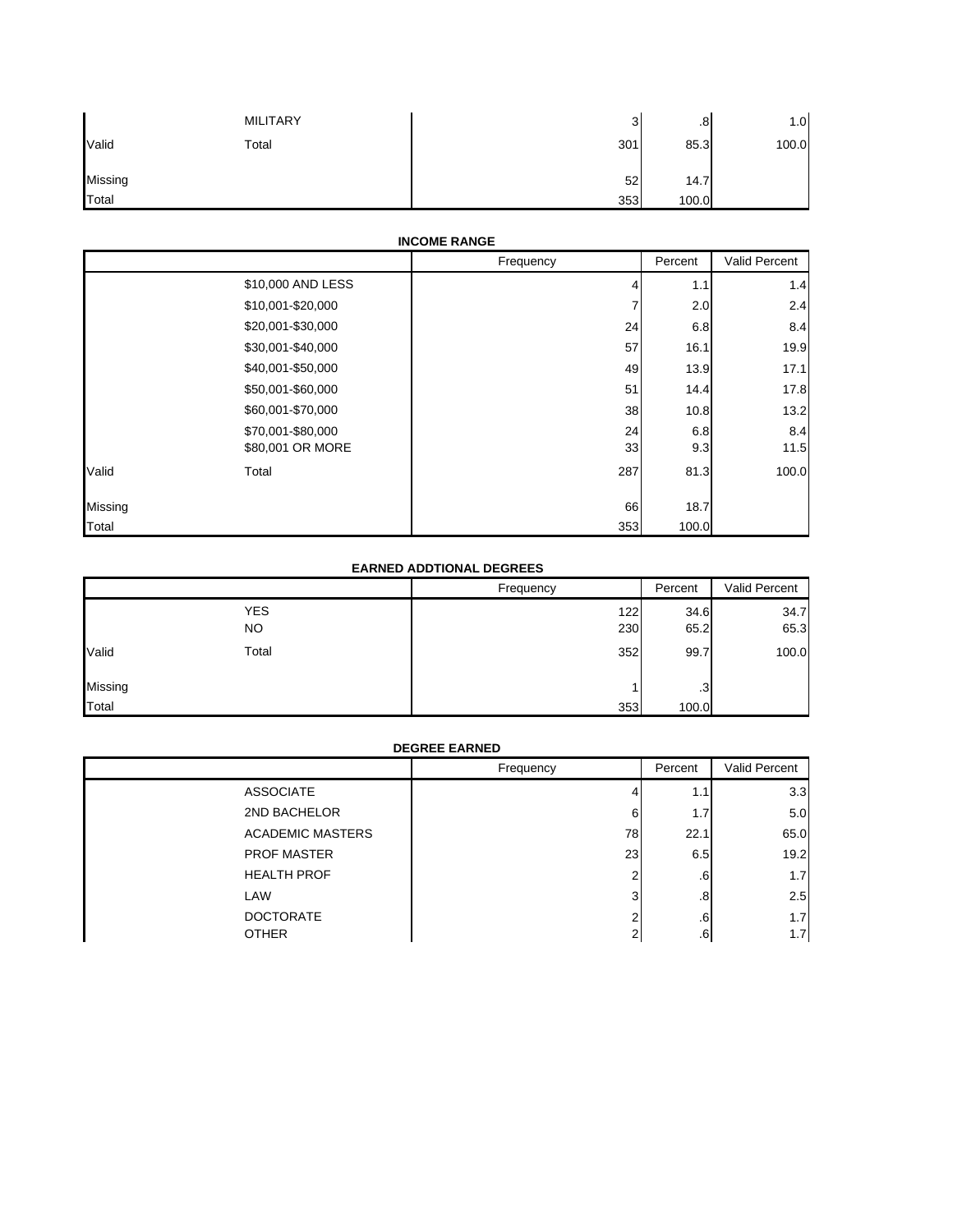| Valid   | Total | 120 | 34.0  | 100.0 |
|---------|-------|-----|-------|-------|
| Missing |       | 233 | 66.0  |       |
| Total   |       | 353 | 100.0 |       |

## **CURRENTLY PURSUING DEGREE**

|         |                | Frequency | Percent | Valid Percent |
|---------|----------------|-----------|---------|---------------|
|         | YES, FULL TIME | 11        | 3.1     | 3.1           |
|         | YES, PART TIME | 30        | 8.5     | 8.5           |
|         | NO.            | 311       | 88.1    | 88.4          |
| Valid   | Total          | 352       | 99.7    | 100.0         |
| Missing |                |           | .3      |               |
| Total   |                | 353       | 100.0   |               |

## **DEGREE PURSUING**

|         |                         | Frequency | Percent   | Valid Percent |
|---------|-------------------------|-----------|-----------|---------------|
|         | 2ND BACHELOR            | 3         | .8        | 7.3           |
|         | <b>ACADEMIC MASTERS</b> | 15        | 4.2       | 36.6          |
|         | <b>PROF MASTER</b>      | 16        | 4.5       | 39.0          |
|         | <b>HEALTH PROF</b>      |           | $\cdot$ 3 | 2.4           |
|         | <b>DOCTORATE</b>        | 3         | .8        | 7.3           |
|         | <b>OTHER</b>            | 3         | .8        | 7.3           |
| Valid   | Total                   | 41        | 11.6      | 100.0         |
| Missing |                         | 312       | 88.4      |               |
| Total   |                         | 353       | 100.0     |               |

#### **ATTITUDE TOWARD UNIVERSITY**

|         |                          | Frequency | Percent | Valid Percent |
|---------|--------------------------|-----------|---------|---------------|
|         | <b>STRONGLY POSITIVE</b> | 141       | 39.9    | 40.3          |
|         | <b>POSITIVE</b>          | 182       | 51.6    | 52.0          |
|         | SOMEWHAT POSITIVE        | 24        | 6.8     | 6.9           |
|         | SOMEWHAT NEGATIVE        |           | .6      | .6            |
|         | <b>NEGATIVE</b>          |           | .3      | .3            |
| Valid   | Total                    | 350       | 99.2    | 100.0         |
| Missing |                          | 3         | .8      |               |
| Total   |                          | 353       | 100.0   |               |

#### **ATTITUDE TOWARD WIU DEGREE MAJOR**

|                                      | Frequency | Percent          | Valid Percent |
|--------------------------------------|-----------|------------------|---------------|
| <b>STRONGLY POSITIVE</b>             | 128       | 36.3             | 36.5          |
| <b>POSITIVE</b>                      | 160       | 45.3             | 45.6          |
| SOMEWHAT POSITIVE                    | 42        | 11.9             | 12.0          |
| SOMEWHAT NEGATIVE                    | 17        | 4.8              | 4.8           |
| NEGATIVE<br><b>STRONGLY NEGATIVE</b> |           | $.6\,$<br>$.6\,$ | .6<br>.6      |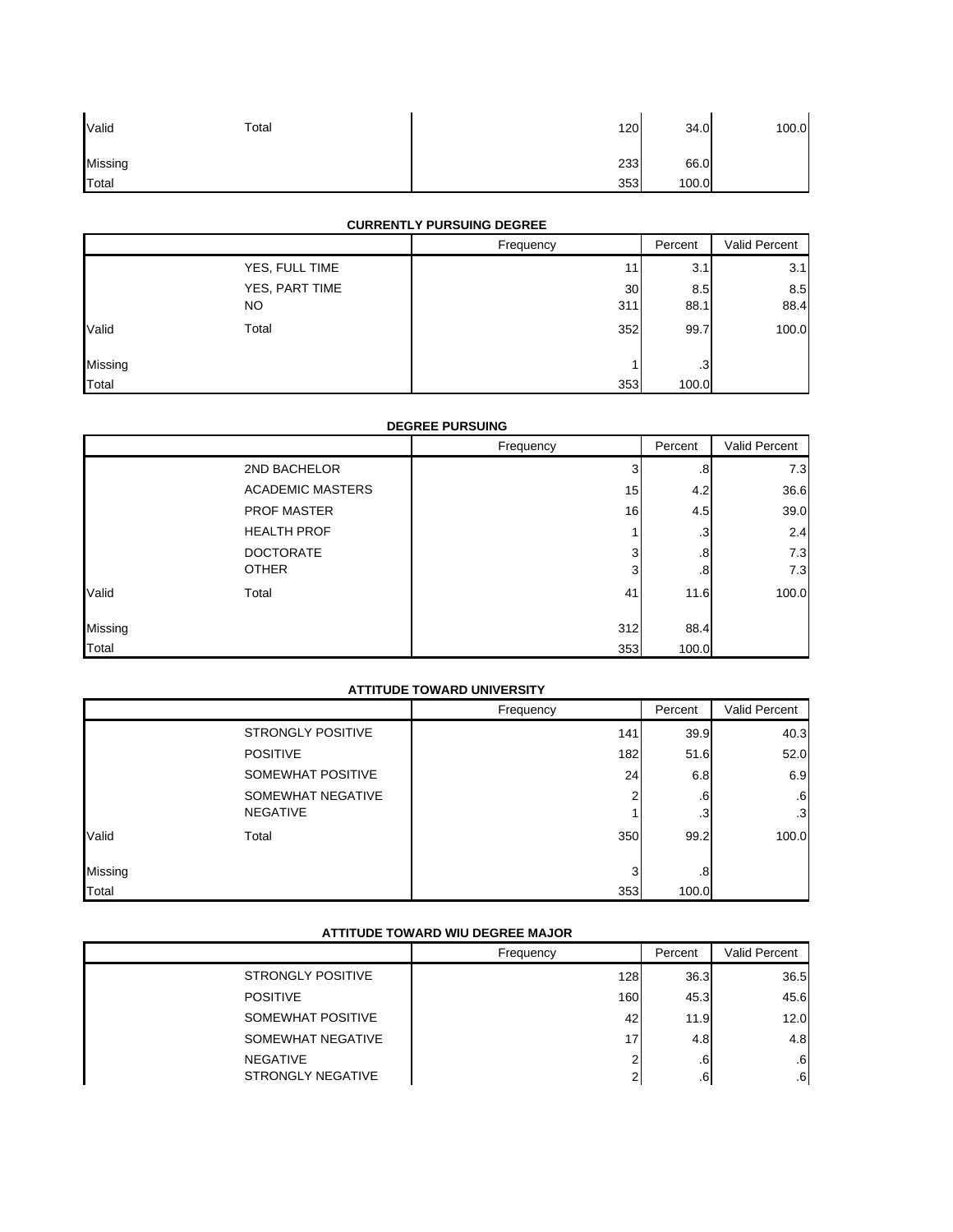| Valid   | Total | 351             | 99.4    | 100.0 |
|---------|-------|-----------------|---------|-------|
| Missing |       | $\sqrt{2}$<br>- | ⌒<br>.6 |       |
| Total   |       | 353             | 100.0   |       |

## **DEGREE PREPARED FOR CAREER PATH**

|                                   | Frequency | Percent     | Valid Percent |
|-----------------------------------|-----------|-------------|---------------|
| <b>VERY WELL</b>                  | 93        | 26.3        | 26.3          |
| WELL                              | 112       | 31.7        | 31.7          |
| ADEQUATELY<br><b>INADEQUATELY</b> | 119<br>17 | 33.7<br>4.8 | 33.7<br>4.8   |
| <b>POORLY</b>                     | 5         | 1.4         | 1.4           |
| <b>VERY POORLY</b>                |           | 2.0         | 2.0           |
| Total<br>Valid                    | 353       | 100.0       | 100.0         |

## **DEVELOP CRITICAL THINKING**

|         |                          | Frequency | Percent | Valid Percent |
|---------|--------------------------|-----------|---------|---------------|
|         | <b>EXTREMELY HELPFUL</b> | 80        | 22.7    | 22.7          |
|         | <b>VERY HELPFUL</b>      | 157       | 44.5    | 44.6          |
|         | MODERATELY HELPFUL       | 105       | 29.7    | 29.8          |
|         | <b>SLIGHTLY HELPFUL</b>  | 6         | 1.7     | 1.7           |
|         | <b>NOT HELPFUL</b>       | 4         | 1.1     | 1.1           |
| Valid   | Total                    | 352       | 99.7    | 100.0         |
| Missing |                          |           | .3      |               |
| Total   |                          | 353       | 100.0   |               |

#### **DEVELOP SENSE OF ETHICS**

|         |                          | Frequency | Percent | Valid Percent |
|---------|--------------------------|-----------|---------|---------------|
|         | <b>EXTREMELY HELPFUL</b> | 57        | 16.1    | 16.3          |
|         | <b>VERY HELPFUL</b>      | 127       | 36.0    | 36.4          |
|         | MODERATELY HELPFUL       | 124       | 35.1    | 35.5          |
|         | <b>SLIGHTLY HELPFUL</b>  | 23        | 6.5     | 6.6           |
|         | NOT HELPFUL              | 18        | 5.1     | 5.2           |
| Valid   | Total                    | 349       | 98.9    | 100.0         |
| Missing |                          | 4         | 1.1     |               |
| Total   |                          | 353       | 100.0   |               |

#### **GREATER UNDERSTANDING OF PEOPLE**

|                         | Frequency | Percent | Valid Percent |
|-------------------------|-----------|---------|---------------|
| EXTREMELY HELPFUL       | 88        | 24.9    | 25.1          |
| <b>VERY HELPFUL</b>     | 148       | 41.9    | 42.2          |
| MODERATELY HELPFUL      | 88        | 24.9    | 25.1          |
| <b>SLIGHTLY HELPFUL</b> | 19        | 5.4     | 5.4           |
| NOT HELPFUL             |           | 2.3     | 2.3           |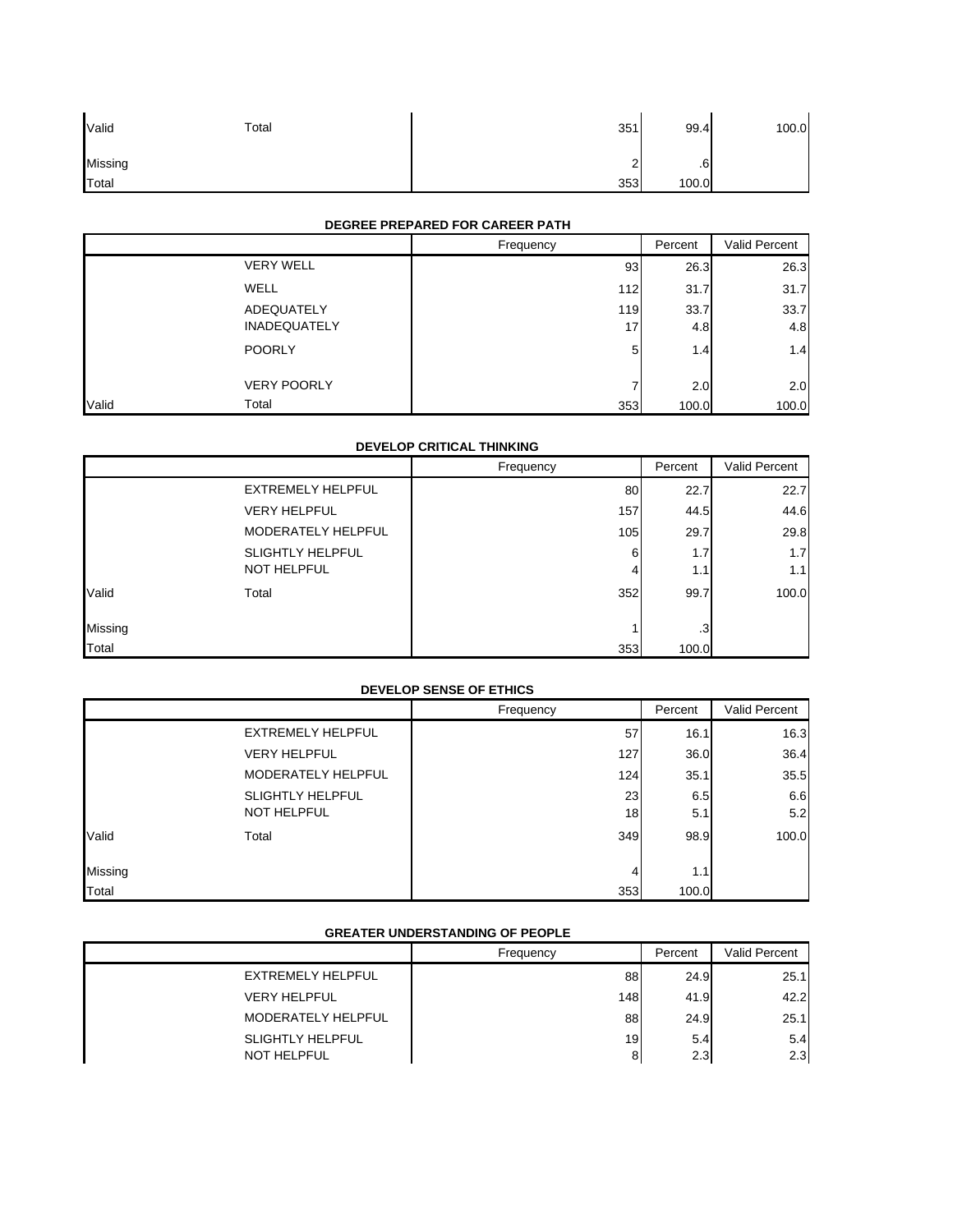| Valid   | Total | 351                           | 99.4    | 100.0 |
|---------|-------|-------------------------------|---------|-------|
| Missing |       | $\overline{\phantom{0}}$<br>- | ⌒<br>.6 |       |
| Total   |       | 353                           | 100.0   |       |

## **MORE ACTIVE CITIZEN**

|         |                         | Frequency      | Percent      | Valid Percent |
|---------|-------------------------|----------------|--------------|---------------|
|         | EXTREMELY HELPFUL       | 48             | 13.6         | 13.7          |
|         | <b>VERY HELPFUL</b>     | 116            | 32.9         | 33.0          |
|         | MODERATELY HELPFUL      | 135            | 38.2         | 38.5          |
|         | <b>SLIGHTLY HELPFUL</b> | 26             | 7.4          | 7.4           |
|         | NOT HELPFUL             | 26             | 7.4          | 7.4           |
| Valid   | Total                   | 351            | 99.4         | 100.0         |
| Missing |                         | $\overline{2}$ | $.6^{\circ}$ |               |
| Total   |                         | 353            | 100.0        |               |

## **IMPROVING QUALITY OF LIFE**

|         |                          | Frequency | Percent | Valid Percent |
|---------|--------------------------|-----------|---------|---------------|
|         | <b>EXTREMELY HELPFUL</b> | 65        | 18.4    | 18.6          |
|         | <b>VERY HELPFUL</b>      | 154       | 43.6    | 44.1          |
|         | MODERATELY HELPFUL       | 99        | 28.0    | 28.4          |
|         | <b>SLIGHTLY HELPFUL</b>  | 25        | 7.1     | 7.2           |
|         | NOT HELPFUL              | 6         | 1.7     | 1.7           |
| Valid   | Total                    | 349       | 98.9    | 100.0         |
|         |                          |           |         |               |
| Missing |                          | 4         | 1.1     |               |
| Total   |                          | 353       | 100.0   |               |

#### **LEVEL OF EFFORT**

|         |                          | Frequency       | Percent      | <b>Valid Percent</b> |
|---------|--------------------------|-----------------|--------------|----------------------|
|         | <b>VERY SATISFIED</b>    | 200             | 56.7         | 56.8                 |
|         | SOMEWHAT SATISFIED       | 137             | 38.8         | 38.9                 |
|         | SOMEWHAT DISSATISFIED    | 12 <sub>1</sub> | 3.4          | 3.4                  |
|         | <b>VERY DISSATISFIED</b> | 3               | $.8^{\circ}$ | .9                   |
| Valid   | Total                    | 352             | 99.7         | 100.0                |
|         |                          |                 |              |                      |
| Missing |                          |                 | .3           |                      |
| Total   |                          | 353             | 100.0        |                      |

#### **SCHEDULING-COURSE AVAILABILITY**

|                                                   | Frequency | Percent             | Valid Percent       |
|---------------------------------------------------|-----------|---------------------|---------------------|
| <b>VERY SATISFIED</b>                             | 213       | 60.3                | 60.7                |
| SOMEWHAT SATISFIED                                | 127       | 36.0                | 36.2                |
| SOMEWHAT DISSATISFIED<br><b>VERY DISSATISFIED</b> | R<br>ັ    | 2.3<br>$.8^{\circ}$ | 2.3<br>$.9^{\circ}$ |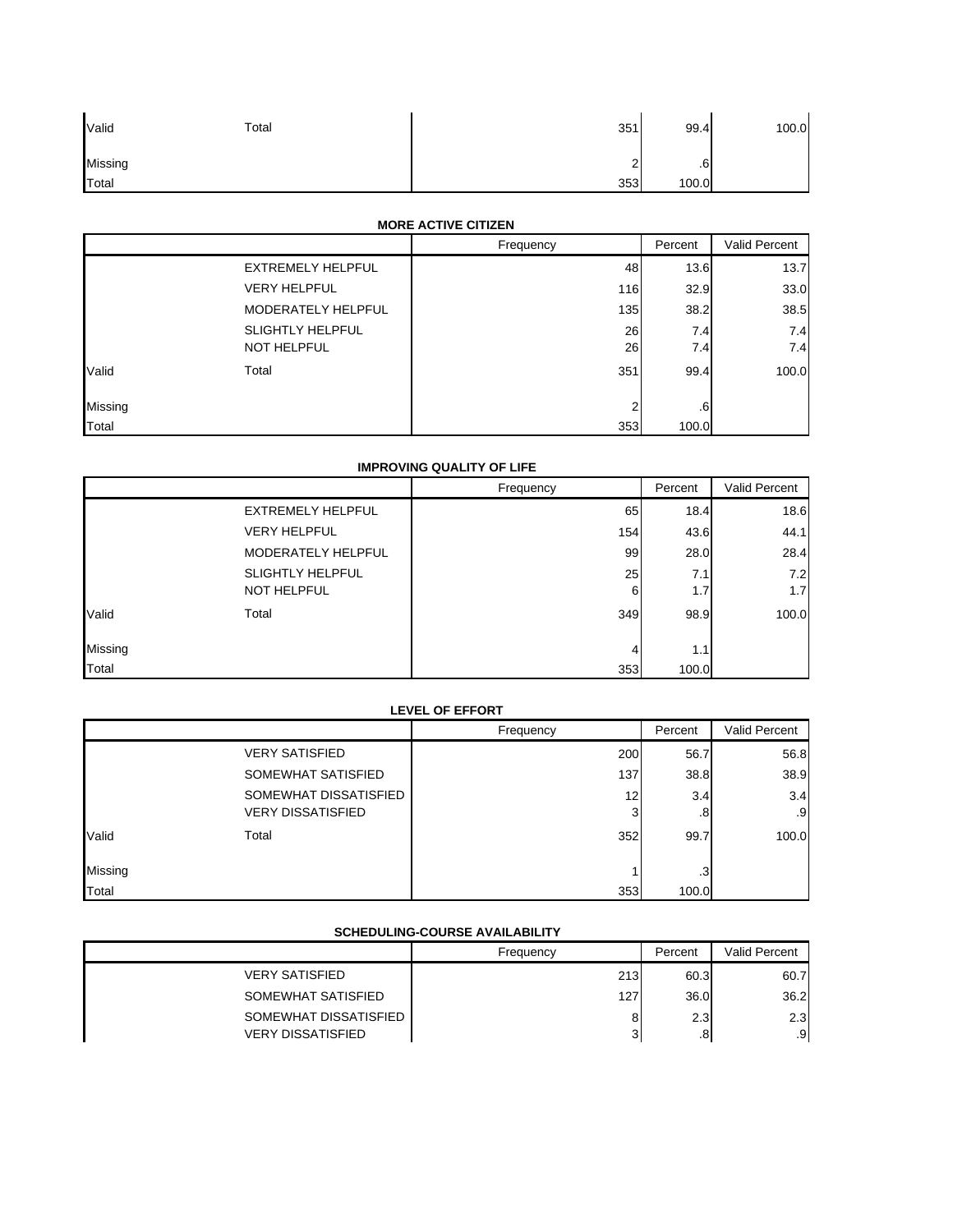| Valid   | Total | 351                      | 99.4         | 100.0 |
|---------|-------|--------------------------|--------------|-------|
| Missing |       | $\overline{\phantom{0}}$ | $\sim$<br>.6 |       |
| Total   |       | 353                      | 100.0        |       |

## **QUALITY OF LIBRARY MATERIALS**

|         |                          | Frequency | Percent | Valid Percent |
|---------|--------------------------|-----------|---------|---------------|
|         | <b>VERY SATISFIED</b>    | 187       | 53.0    | 53.9          |
|         | SOMEWHAT SATISFIED       | 145       | 41.1    | 41.8          |
|         | SOMEWHAT DISSATISFIED    | 13        | 3.7     | 3.7           |
|         | <b>VERY DISSATISFIED</b> | 2         | .6      | .6            |
| Valid   | Total                    | 347       | 98.3    | 100.0         |
| Missing |                          | 6         | 1.7     |               |
| Total   |                          | 353       | 100.0   |               |

## **QUALITY OF ACADEMIC ADVISING**

|         |                          | Frequency | Percent | Valid Percent |
|---------|--------------------------|-----------|---------|---------------|
|         | <b>VERY SATISFIED</b>    | 175       | 49.6    | 50.1          |
|         | SOMEWHAT SATISFIED       | 136       | 38.5    | 39.0          |
|         | SOMEWHAT DISSATISFIED    | 33        | 9.3     | 9.5           |
|         | <b>VERY DISSATISFIED</b> | 5         | 1.4     | 1.4           |
| Valid   | Total                    | 349       | 98.9    | 100.0         |
|         |                          |           |         |               |
| Missing |                          | 4         | 1.1     |               |
| Total   |                          | 353       | 100.0   |               |

## **SATISFACTION WITH MAJOR**

| <b>SATISFACTION WITH MAJOR</b> |                          |                 |         |               |
|--------------------------------|--------------------------|-----------------|---------|---------------|
|                                |                          | Frequency       | Percent | Valid Percent |
|                                | <b>VERY SATISFIED</b>    | 207             | 58.6    | 59.0          |
|                                | SOMEWHAT SATISFIED       | 128             | 36.3    | 36.5          |
|                                | SOMEWHAT DISSATISFIED    | 14 <sub>1</sub> | 4.0     | 4.0           |
|                                | <b>VERY DISSATISFIED</b> | ⌒               | .6      | .6            |
| Valid                          | Total                    | 351             | 99.4    | 100.0         |
|                                |                          |                 |         |               |
| Missing                        |                          | ◠               | .6      |               |
| Total                          |                          | 353             | 100.0   |               |

## **EFFECT OF DEBT INCURRED**

| EFFECT OF DEDITINGURAED       |           |              |               |
|-------------------------------|-----------|--------------|---------------|
|                               | Frequency | Percent      | Valid Percent |
| <b>SERIOUS</b>                | 17        | 4.81         | 4.9           |
| <b>MODERATE</b>               | 66        | 18.7         | 18.9          |
| <b>MINOR</b><br>NOT A PROBLEM | 94<br>173 | 26.6<br>49.0 | 26.9<br>49.4  |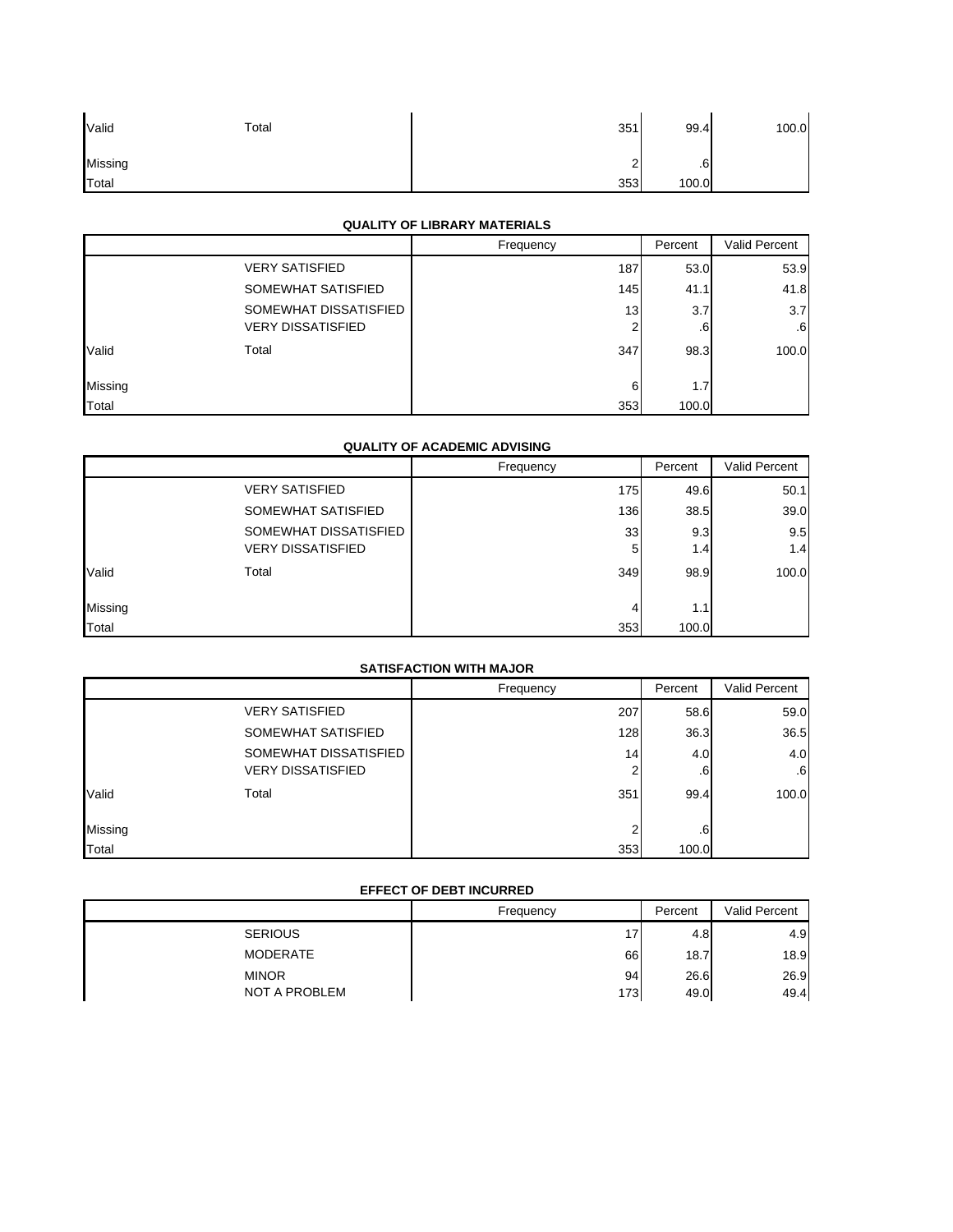| Valid   | Total | 350    | 99.2  | 100.0 |
|---------|-------|--------|-------|-------|
| Missing |       | ◠<br>ບ | .8    |       |
| Total   |       | 353    | 100.0 |       |

## **RANGE OF AMOUNT OF DEBT INCURRED**

|         |                  | Frequency | Percent | Valid Percent |
|---------|------------------|-----------|---------|---------------|
|         | \$3,000 OR LESS  | 10        | 2.8     | 5.3           |
|         | $$3,001 - 7,500$ | 18        | 5.1     | 9.6           |
|         | \$07,501-10,000  | 39        | 11.0    | 20.9          |
|         | \$10,001-15,000  | 35        | 9.9     | 18.7          |
|         | \$15,000 OR MORE | 85        | 24.1    | 45.5          |
| Valid   | Total            | 187       | 53.0    | 100.0         |
| Missing |                  | 166       | 47.0    |               |
| Total   |                  | 353       | 100.0   |               |

## **WILLING TO CONTACT LOCAL LEGISLATORS**

|         |                 | Frequency | Percent | Valid Percent |
|---------|-----------------|-----------|---------|---------------|
|         | <b>YES</b>      | 121       | 34.3    | 34.5          |
|         | NO.             | 133       | 37.7    | 37.9          |
|         | Dont live in IL | 97        | 27.5    | 27.6          |
| Valid   | Total           | 351       | 99.4    | 100.0         |
| Missing |                 | $\sim$    | .6      |               |
| Total   |                 | 353       | 100.0   |               |

#### **TEACHER ED COMPLETION**

|                | Frequency | Percent | Valid Percent |
|----------------|-----------|---------|---------------|
| <b>YES</b>     | 73        | 20.7    | 20.8          |
| NO             | 278       | 78.8    | 79.2          |
| Valid<br>Total | 351       | 99.4    | 100.0         |
| Missing        |           | .6      |               |
| Total          | 353       | 100.0   |               |

## **IF YOU COMPLETED A TEACHER EDUCATION DEGREE PROGRAM AT WIU, HOW WOULD YOU RATE YOUR PREPARATION FOR THE ROLE OF A TEACHER IN THE AREAS GIVEN BELOW?**

**SUBJECT MATTER PREPARATION**

|                  | Frequency | Percent | Valid Percent |
|------------------|-----------|---------|---------------|
| <b>EXCELLENT</b> | 35        | 9.9     | 49.3          |
| GOOD             | 30        | 8.5     | 42.3          |
| <b>FAIR</b>      |           | 1.1     | 5.6           |
| <b>POOR</b>      | ∼         | .6      | 2.8           |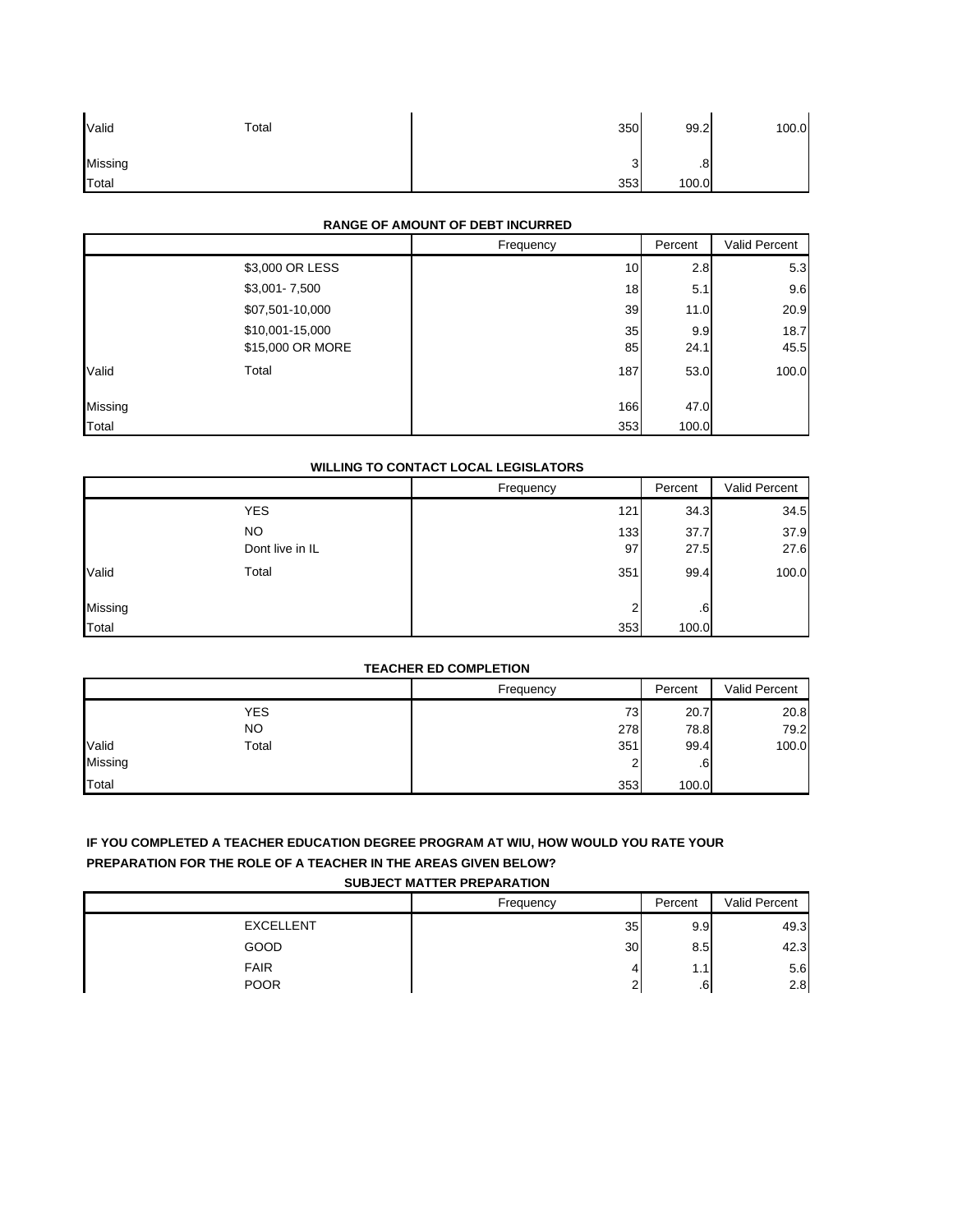| Valid   | Total | 71  | 20.1  | 100.0 |
|---------|-------|-----|-------|-------|
| Missing |       | 282 | 79.9  |       |
| Total   |       | 353 | 100.0 |       |

## **HUMAN GROWTH AND DEVELOPMENT**

|         |                  | Frequency | Percent | Valid Percent |
|---------|------------------|-----------|---------|---------------|
|         | <b>EXCELLENT</b> | 32        | 9.1     | 45.1          |
|         | GOOD             | 36        | 10.2    | 50.7          |
|         | <b>FAIR</b>      | 3         | .8      | 4.2           |
| Valid   | Total            | 71        | 20.1    | 100.0         |
| Missing |                  | 282       | 79.9    |               |
| Total   |                  | 353       | 100.0   |               |

#### **LEARNING THEORIES AND LEARNING STYLES**

|         |                  | Frequency | Percent | Valid Percent |
|---------|------------------|-----------|---------|---------------|
|         | <b>EXCELLENT</b> | 35        | 9.9     | 50.0          |
|         | GOOD             | 27        | 7.6     | 38.6          |
|         | <b>FAIR</b>      | 8         | 2.3     | 11.4          |
| Valid   | Total            | 70        | 19.8    | 100.0         |
| Missing |                  | 283       | 80.2    |               |
| Total   |                  | 353       | 100.0   |               |

## **CLASSROOM MANAGEMENT**

|         |                  | Frequency | Percent | Valid Percent |
|---------|------------------|-----------|---------|---------------|
|         | <b>EXCELLENT</b> | 19        | 5.4     | 26.8          |
|         | GOOD             | 17        | 4.8     | 23.9          |
|         | <b>FAIR</b>      | 27        | 7.6     | 38.0          |
|         | <b>POOR</b>      | 8         | 2.3     | 11.3          |
| Valid   | Total            | 71        | 20.1    | 100.0         |
| Missing |                  | 282       | 79.9    |               |
| Total   |                  | 353       | 100.0   |               |

## **RESPONDING TO VARIED AND MULTICULTURAL NEEDS WITHIN THE SCHOOL SETTING**

|                  | Frequency | Percent | Valid Percent |
|------------------|-----------|---------|---------------|
| <b>EXCELLENT</b> | 17        | 4.8     | 23.9          |
| GOOD             | 39        | 11.0    | 54.9          |
| <b>FAIR</b>      | 13        | 3.7     | 18.3          |
| <b>POOR</b>      | ∠         | .G      | 2.8           |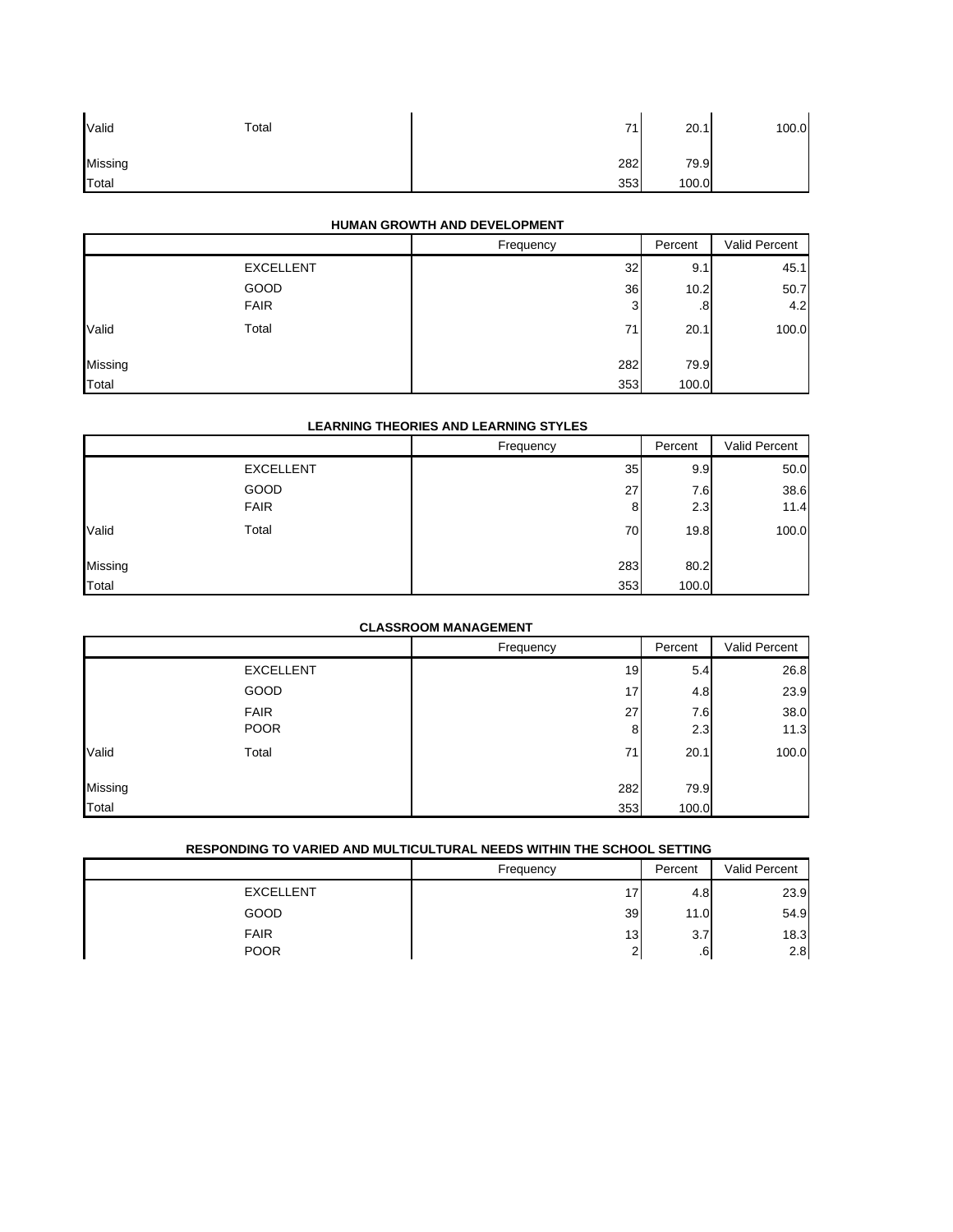| Valid   | Total | 71  | 20.1  | 100.0 |
|---------|-------|-----|-------|-------|
| Missing |       | 282 | 79.9  |       |
| Total   |       | 353 | 100.0 |       |

## **PLANNING INSTRUCTION LEADING TO MEASURABLE OUTCOMES**

|                |                  | Frequency | Percent | Valid Percent |
|----------------|------------------|-----------|---------|---------------|
|                | <b>EXCELLENT</b> | 28        | 7.9     | 39.4          |
|                | GOOD             | 32        | 9.1     | 45.1          |
|                | <b>FAIR</b>      | 11        | 3.1     | 15.5          |
| Valid          | Total            | 71        | 20.1    | 100.0         |
| <b>Missing</b> |                  | 282       | 79.9    |               |
| Total          |                  | 353       | 100.0   |               |

#### **SELECTING AND USING APPROPRIATE MATERIALS AND TEACHING AIDS**

|         |                  | Frequency | Percent | Valid Percent |
|---------|------------------|-----------|---------|---------------|
|         | <b>EXCELLENT</b> | 31        | 8.8     | 43.7          |
|         | GOOD             | 25        | 7.1     | 35.2          |
|         | <b>FAIR</b>      | 15        | 4.2     | 21.1          |
| Valid   | Total            | 71        | 20.1    | 100.0         |
| Missing |                  | 282       | 79.9    |               |
| Total   |                  | 353       | 100.0   |               |

## **DIAGNOSING AND EVALUATING STUDENT NEEDS**

|         |                  | Frequency | Percent | Valid Percent |
|---------|------------------|-----------|---------|---------------|
|         | <b>EXCELLENT</b> | 23        | 6.5     | 32.4          |
|         | GOOD             | 29        | 8.2     | 40.8          |
|         | <b>FAIR</b>      | 16        | 4.5     | 22.5          |
|         | <b>POOR</b>      | 3         | .8      | 4.2           |
| Valid   | Total            | 71        | 20.1    | 100.0         |
| Missing |                  | 282       | 79.9    |               |
| Total   |                  | 353       | 100.0   |               |

#### **ENCOURAGING AND MOTIVATING STUDENTS TOWARD LEARNING**

|                  | Frequency | Percent | Valid Percent |
|------------------|-----------|---------|---------------|
| <b>EXCELLENT</b> | 24        | 6.8     | 33.8          |
| <b>GOOD</b>      | 34        | 9.6     | 47.9          |
| <b>FAIR</b>      | 12        | 3.4     | 16.9          |
| <b>POOR</b>      |           | .3      | 1.4           |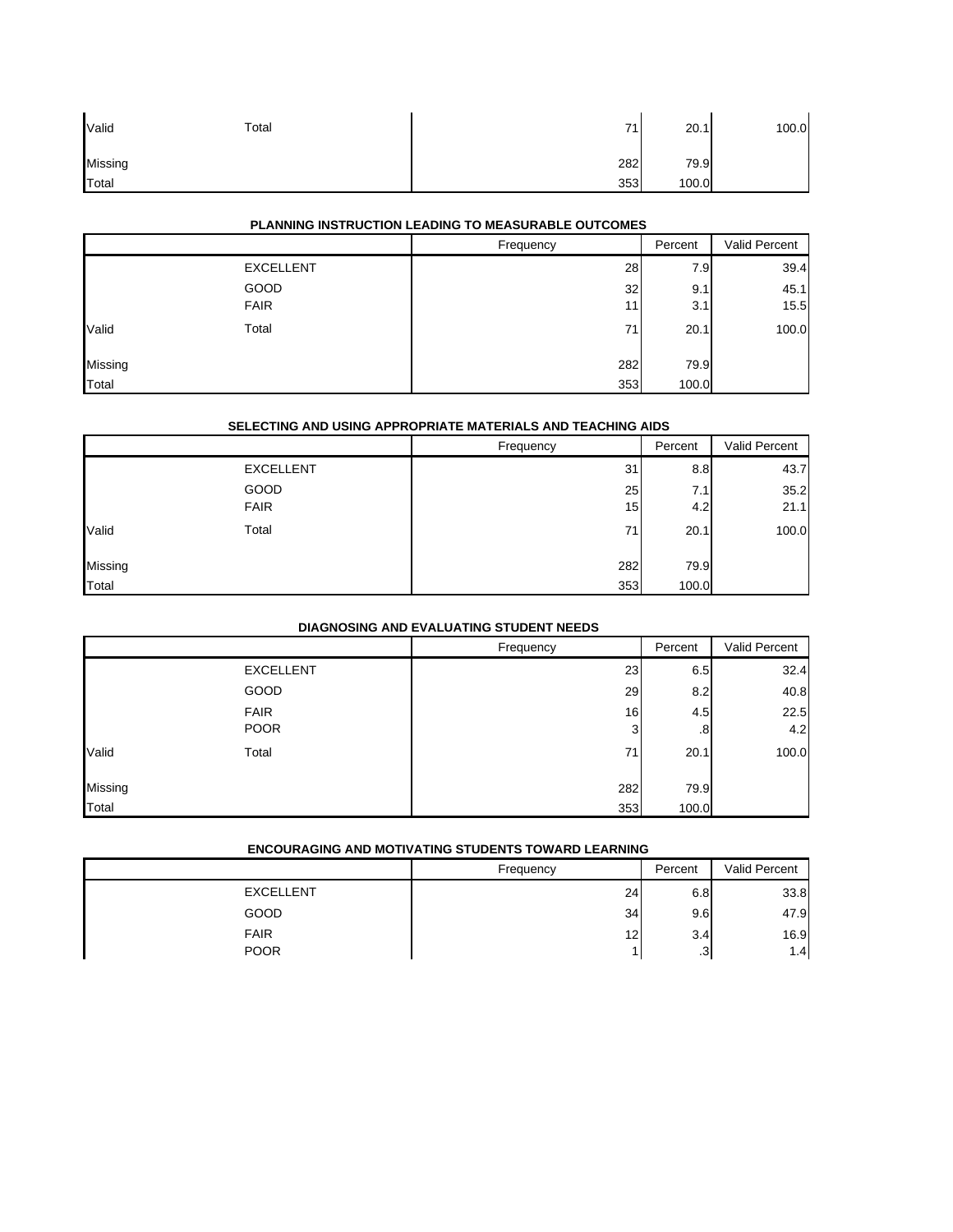| Valid   | Total | 71  | 20.7<br>-4 | 100.0 |
|---------|-------|-----|------------|-------|
| Missing |       | 282 | 79.9       |       |
| Total   |       | 353 | 100.0      |       |

## **ACCEPTING THE DIFFERENCES OF INDIVIDUALS**

|         |                  | Frequency | Percent | Valid Percent |
|---------|------------------|-----------|---------|---------------|
|         | <b>EXCELLENT</b> | 36        | 10.2    | 50.7          |
|         | GOOD             | 28        | 7.9     | 39.4          |
|         | <b>FAIR</b>      | 6         | 1.7     | 8.5           |
|         | <b>POOR</b>      |           | .3      | 1.4           |
| Valid   | Total            | 71        | 20.1    | 100.0         |
| Missing |                  | 282       | 79.9    |               |
| Total   |                  | 353       | 100.0   |               |

#### **G CO O O S S S, CO U S O SC OO PROFESSIONALS**

|         |                  | Frequency | Percent      | Valid Percent |
|---------|------------------|-----------|--------------|---------------|
|         | <b>EXCELLENT</b> | 17        | 4.8          | 23.9          |
|         | GOOD             | 37        | 10.5         | 52.1          |
|         | <b>FAIR</b>      | 15        | 4.2          | 21.1          |
|         | <b>POOR</b>      | ◠         | $.6^{\circ}$ | 2.8           |
| Valid   | Total            | 71        | 20.1         | 100.0         |
| Missing |                  | 282       | 79.9         |               |
|         |                  |           |              |               |
| Total   |                  | 353       | 100.0        |               |

#### **HAVING CONFIDENCE IN YOUR PERSONAL COMPETENCE AS A TEACHER**

|         |                  | Frequency | Percent | Valid Percent |
|---------|------------------|-----------|---------|---------------|
|         | <b>EXCELLENT</b> | 27        | 7.6     | 38.0          |
|         | GOOD             | 34        | 9.6     | 47.9          |
|         | <b>FAIR</b>      | 9         | 2.5     | 12.7          |
|         | <b>POOR</b>      |           | .3      | 1.4           |
| Valid   | Total            | 71        | 20.1    | 100.0         |
| Missing |                  | 282       | 79.9    |               |
| Total   |                  | 353       | 100.0   |               |

#### **SELECTION AND USE OF APPROPRIATE TECHNOLOGIES IN THE CLASSROOM**

| SELECTION AND USE OF APPROPRIATE TECHNOLOGIES IN THE CLASSROOM |           |                  |                      |  |
|----------------------------------------------------------------|-----------|------------------|----------------------|--|
|                                                                | Frequency | Percent          | <b>Valid Percent</b> |  |
| <b>EXCELLENT</b>                                               | 18        | 5.1              | 25.7                 |  |
| GOOD                                                           | 32        | 9.1              | 45.7                 |  |
| <b>FAIR</b>                                                    | 15        | 4.2              | 21.4                 |  |
| <b>POOR</b>                                                    | 5         | 1.4 <sub>1</sub> | 7.11                 |  |